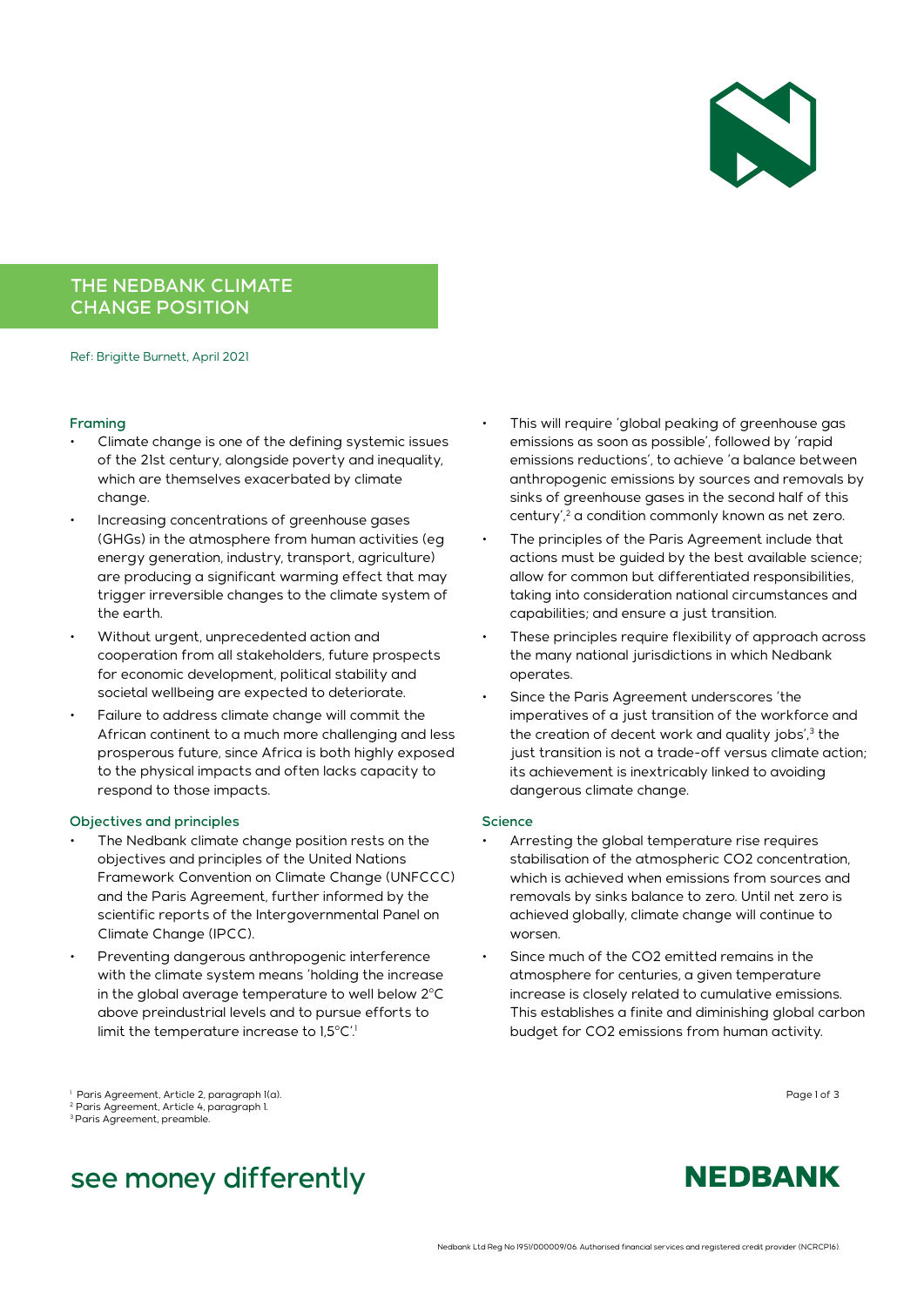

## THE NEDBANK CLIMATE CHANGE POSITION

### (continued)

- For a given temperature threshold and a given probability of success, the carbon budget describes the maximum operating space within which global, national and organisational climate strategies must mediate socioeconomic development objectives.
- Delays in CO2 emissions peaking imply steeper and deeper subsequent reductions to compensate for the higher interim emissions.

#### Ambition

- Nedbank aims to be at the forefront of managing climate change risks and financing innovative solutions in ways that are sensitive and flexible to the specific contexts and markets in which it operates, guided by the overarching ambition of achieving net zero by 2050.
- All nations within which Nedbank conducts business are signatories to the Paris Agreement, which is predicated on progressively ambitious action in the form of voluntary nationally determined contributions (NDCs).
- Although most of the NDCs are currently deemed insufficient, parties to the agreement are expected to ratchet ambition upwards successively. Progress in understanding the science of climate change and relevant technological innovations will inform this ratcheting process.
- Nedbank will emulate the spirit of the NDC review process, by successively strengthening all relevant sector policies, guidelines, mandates, incentives, etc, to remain in line with advancing scientific understanding, technological progress and local market conditions.

#### Approach

- Nedbank will use the carbon budget construct to develop science-based targets and glidepaths that will inform relevant sectoral policies, thereby allowing the bank to help clients across all sectors – and society more broadly – to realise a net-zero economy by 2050.
- Since most physical capital (eg power plants, industrial facilities, buildings, transportation infrastructure) implicated in GHG emissions is longlived, the timing of the shift in investments and strategies will be crucial to avoiding a disorderly transition.
- For the energy sector specifically, the objectives of the Paris Agreement imply immediate, rapid and profound change: The sector should be decarbonised fully by 2050, which allows additional space and time for sectors and activities with limited abatement options (eg steel, cement, aviation).
- The Sustainable Development Framework of the bank, founded on the UN Sustainable Development Goals (SDGs), will continue to inform its understanding of how to close financing gaps and capture new business opportunities linked to creating the next economy.
- These opportunities include the provision of clean, affordable, safe and efficient energy services, as well as clean water and sanitation, nature-based solutions, sustainable cities, climate-resilient infrastructure and digital technologies, with both the positive and negative impacts of these activities being considered.

Page 2 of 3

# see money differently